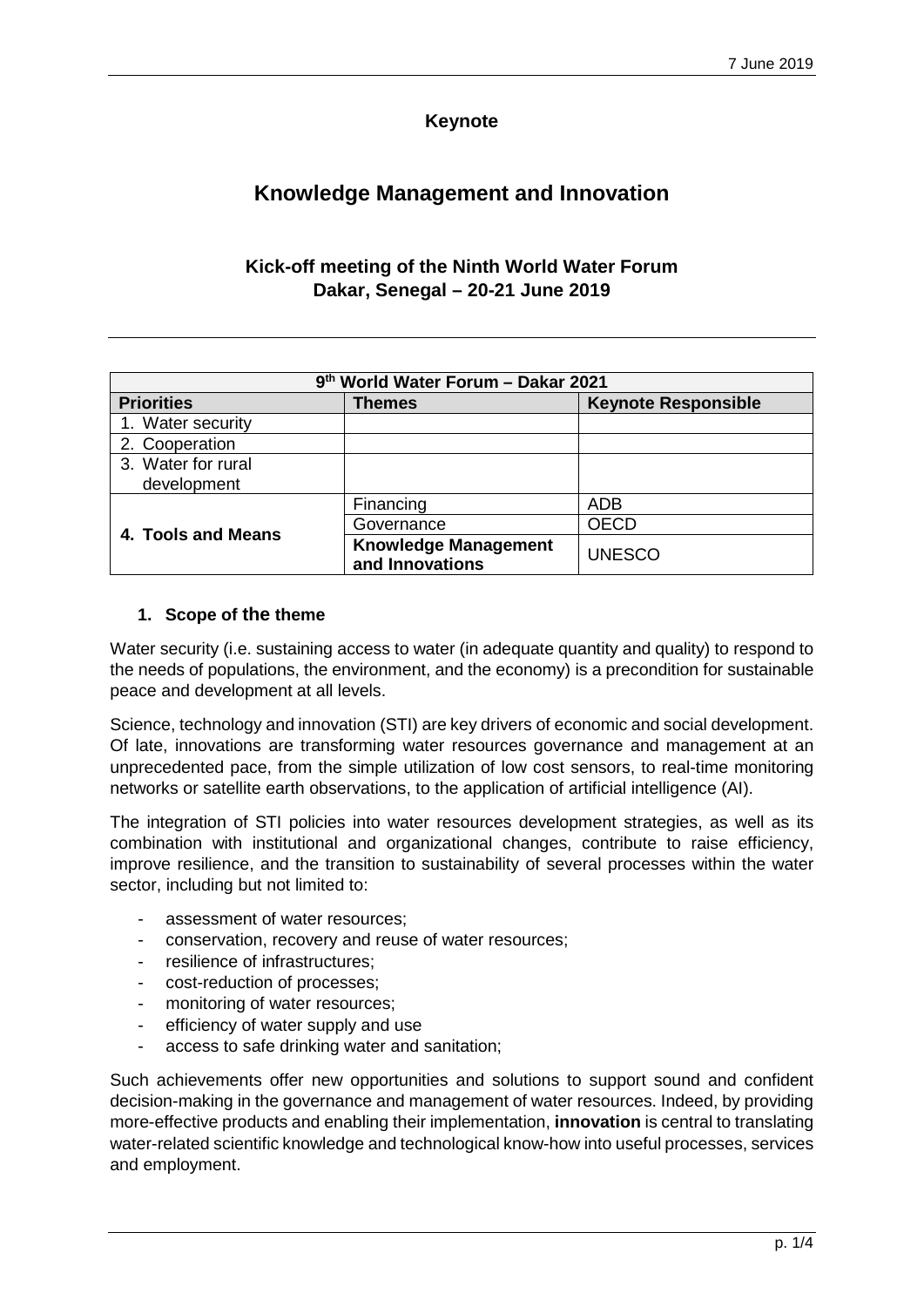Conversely, the complexity of innovation in the water sector is largely dependent to the increasing amount of technical and scientific knowledge available to organizations. **Knowledge** consists of contextualized information, which themselves are raw facts that have

been processed, organized, structured and presented so as to make it meaningful and useful (see [Fig.](#page-1-0) 1). It forms the basis of science-based decision-making processes.

Knowledge must be recognized and managed as to (i) guarantee the sound governance and management of limited yet vital resources such as water, (ii) ensure successful innovation, and



<span id="page-1-0"></span>*Fig. 1. The knowledge pyramid*

overall (iii) shape water security and sustainable development. Such an objective entails adopting multidisciplinary approaches, tools and methodologies to create, share, use and handle knowledge and information, with the aim of improving how water resources are managed, allocated and used, how related services and goods are delivered, and how the needs of populations and of the ecosystems are met.

There is an absolute need to improve access to data and encourage dissemination of knowledge through Information and Communication Technologies (ICTs). Promoting openness in content, technology, and processes through awareness raising, policy formulation and capacity building is trusted as a tool to broaden access to information, knowledge and technologies. Free and Open Source Software (FOSS) have been well received in low- and middle-income countries where license costs may be difficult to overcome. Such tools for knowledge management also foster an inclusive approach to water resources management, by encouraging the participation of the civil society regarding both the collection and supply of information and its use. They also contribute to greater transparency and accountability in the sector. Access to information and knowledge has the ability to empower users, including youth, women, and the most vulnerable groups, in managing water resources and to enable them to produce informed decisions.

To ensure sustainable peace and development and to be able to provide tools for achieving water security, the governance and management of water resources must integrate knowledge management, information and communication technologies (ICTs), science, technology and innovation.

# **2. Main challenges**

## • **Collecting data and deriving information**

Despite the increasing availability of data in many parts of the world, the use of information and knowledge to inform policies for improving the management of water resources represents a major challenge for stakeholders in the water sector (whether governments, scientists, the private sector, civil society, etc.) and remains sometimes limited. Reasons include a shortage of financial and human resources, a lack of commitment and investment from the political leadership, gaps in technical skills, and an absence of clearly defined strategies and mechanisms to support overall knowledge management.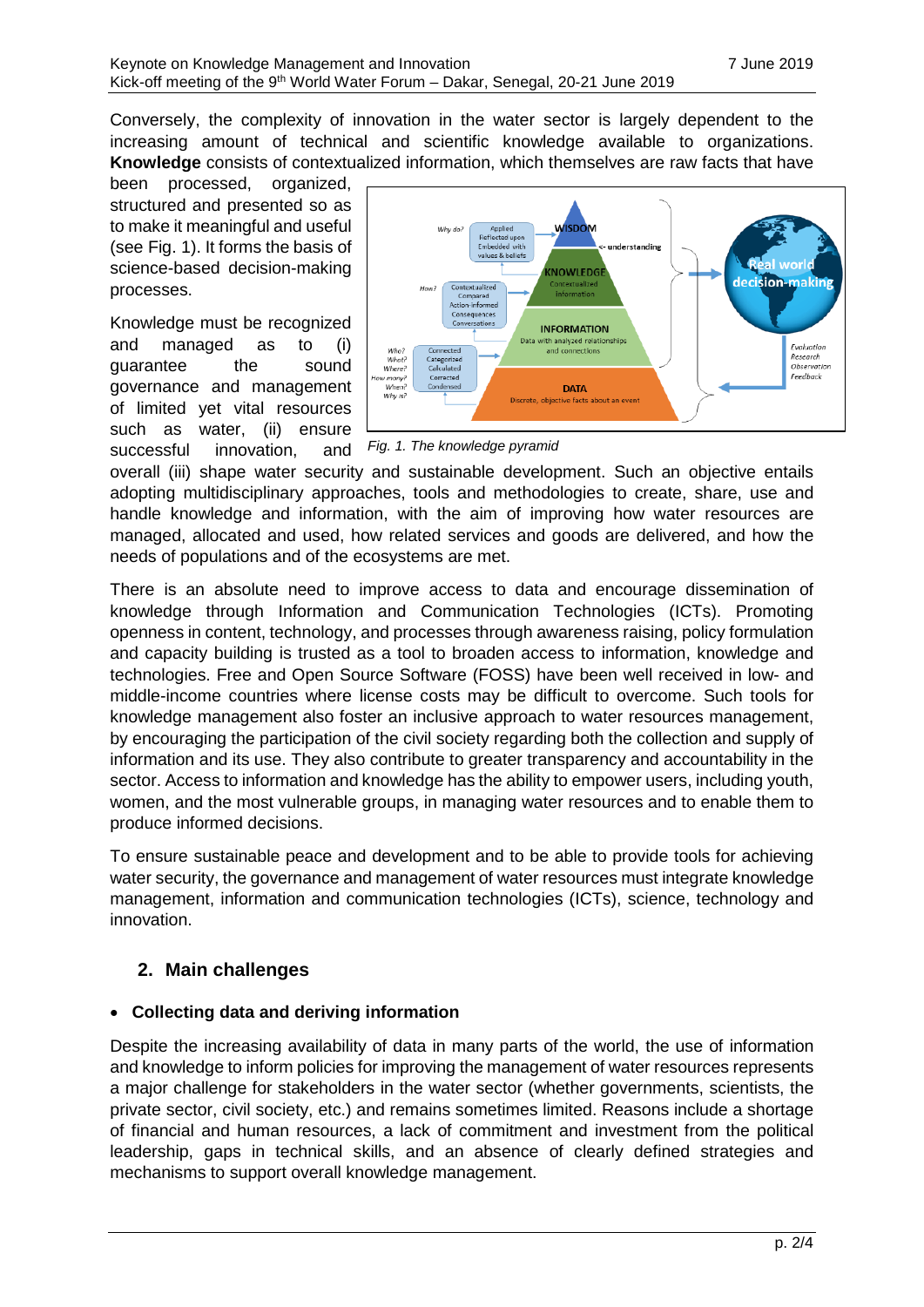Consequently, there is a general need to improve data collection across the different sectors and scales. In the particular case of biophysical data where ground data is particularly lacking, remote sensing has been highlighted as a means of bridging and supplementing this gap, at least in certain thematic areas. Field surveys can also be used as ways of collecting local and traditional knowledge that would complement biophysical and socio-economic data and a way to concretize what the real issues are. This is key to supporting decision making in terms of food security, poverty reduction, sustainable basin management, and inclusive development.

#### • **Bridging the science-policy interface**

Without the ability to process, analyze and transform raw data into information and expertisein a form that can be understood and used by decision-makers, access to data will not make a difference, even if available in large amounts. This represents a major development challenge for countries. As a result, providing open-access tools to visualize data allows sharing clear and straightforward information and developing a sound basis for decision-making. This contributes to ensuring that innovation and knowledge are translated and used to inform decision-making processes, and to bridging the science-policy interface.

#### • **Adapting capacity-building activities**

Technology, innovation and knowledge management can facilitate and contribute to supporting capacity-building processes in countries. However, project implementers should keep in mind that there is no 'one-size fits all', and that several limitations can exist depending on the region. Lack of internet access is one of them, and can impede the outputs of a project. As a result, capacity-building programmes must be tailor-made to ensure they are efficient. Identifying and implementing the adequate ICTs or sensor technology can make the difference.

#### • **Integrating indigenous knowledge**

Previously perceived simply as resources users, indigenous people are now recognized as essential partners in water management, while their ecological understandings, conservation practices and resources management goals are recognized. Indigenous knowledge provides a foundation for locally-appropriate sustainable development, and includes understandings of how to cope with and adapt to variability and change. As a result, they can make important contribution to water resources management policy.

However, differences between scientific and indigenous worldviews continue to create barriers to meaningful collaboration, as does the widespread assumption that science is superior to other knowledge systems. It is important to promote the inclusion of local and indigenous knowledge holders in water-related science and policy fora, to merge expertise and foster the emergence of transdisciplinary solutions.

## **3. Main targeted objectives**

- Creating a global catalogue/repository connecting platforms hosting data, information, and knowledge on water-related challenges, in order to facilitate the search of information and to avoid duplicating the publication of content;
- Based on existing tools, creating an online library to publish water-related documents, such as but not limited to, national water strategies, project descriptions, etc.